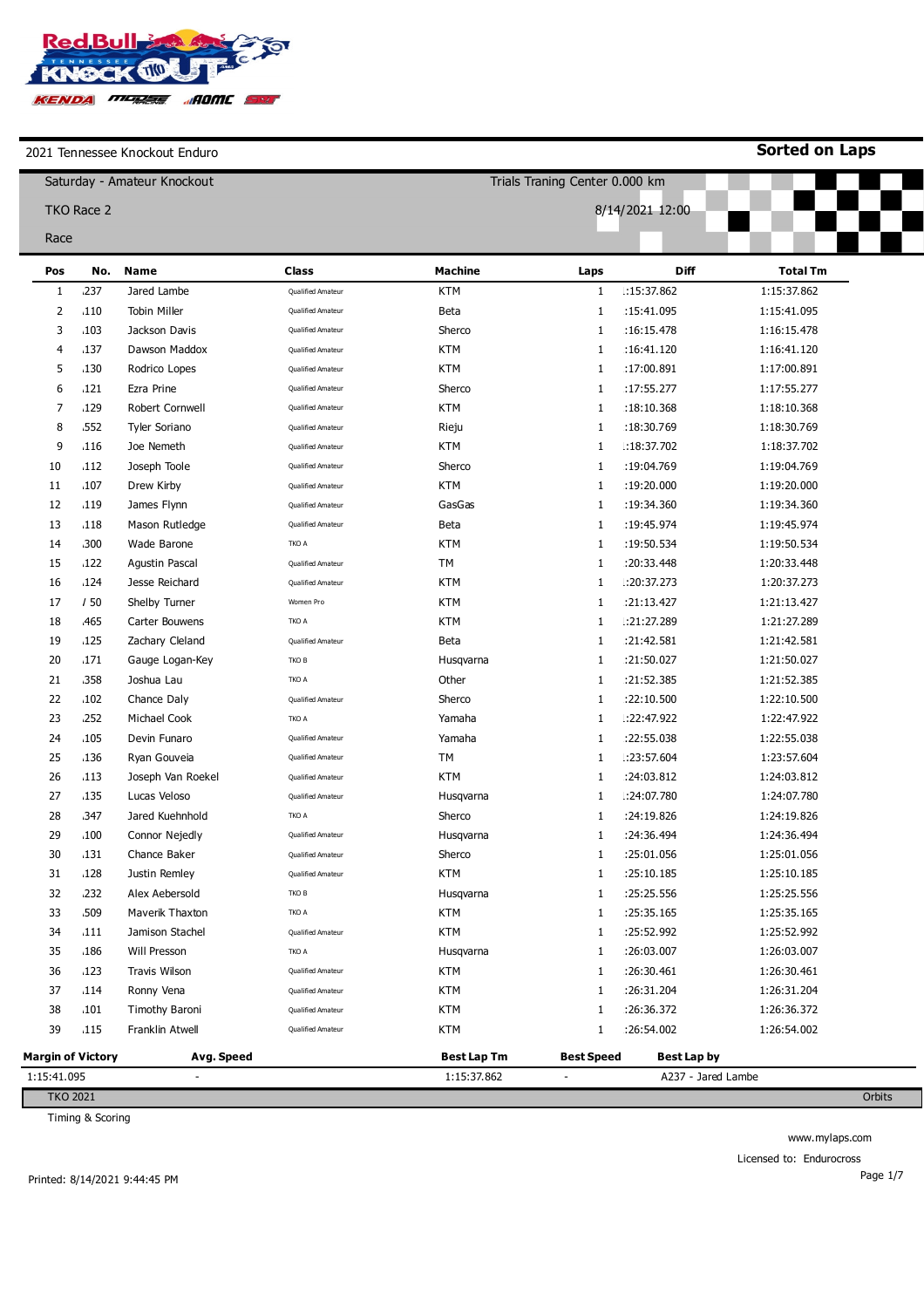

**Sorted on Laps**

|                          |            | Saturday - Amateur Knockout |                          |                    | Trials Traning Center 0.000 km |                    |                 |
|--------------------------|------------|-----------------------------|--------------------------|--------------------|--------------------------------|--------------------|-----------------|
|                          |            |                             |                          |                    |                                |                    |                 |
|                          | TKO Race 2 |                             |                          |                    |                                | 8/14/2021 12:00    |                 |
| Race                     |            |                             |                          |                    |                                |                    |                 |
| Pos                      | No.        | <b>Name</b>                 | <b>Class</b>             | <b>Machine</b>     | Laps                           | <b>Diff</b>        | <b>Total Tm</b> |
| 40                       | .134       | Carl LeBlond                | Qualified Amateur        | <b>KTM</b>         | 1                              | :27:25.584         | 1:27:25.584     |
| 41                       | 320        | spencer ricketts            | TKO A                    | <b>KTM</b>         | $\mathbf{1}$                   | :27:40.142         | 1:27:40.142     |
| 42                       | 364        | Daniel Anderson             | TKO A                    | <b>KTM</b>         | $\mathbf{1}$                   | :27:43.165         | 1:27:43.165     |
| 43                       | .106       | Jared Jasicki               | <b>Oualified Amateur</b> | TМ                 | $\mathbf{1}$                   | :27:58.639         | 1:27:58.639     |
| 44                       | 349        | Jacob Edwards               | TKO A                    | <b>KTM</b>         | 1                              | :28:12.410         | 1:28:12.410     |
| 45                       | 322        | David Wolfe                 | $45+$                    | <b>KTM</b>         | $\mathbf{1}$                   | :28:42.260         | 1:28:42.260     |
| 46                       | ,193       | <b>Brian Martinson</b>      | TKO B                    | <b>KTM</b>         | 1                              | :28:55.944         | 1:28:55.944     |
| 47                       | 77         | Louise Forsley              | Women Pro                | Sherco             | $\mathbf{1}$                   | :29:04.793         | 1:29:04.793     |
| 48                       | .127       | Kristjan Thordarson         | Qualified Amateur        | Husqvarna          | 1                              | :30:24.804         | 1:30:24.804     |
| 49                       | 326        | <b>Brent Hanke</b>          | TKO A                    | Yamaha             | 1                              | :30:53.727         | 1:30:53.727     |
| 50                       | .306       | P. Trent Whisenant          | TKO A                    | Gas Gas            | 1                              | :31:03.007         | 1:31:03.007     |
| 51                       | ,444       | Matt Brasher                | TKO A                    | Yamaha             | 1                              | :31:11.448         | 1:31:11.448     |
| 52                       | .158       | Brandon Peterson            | TKO A                    | Yamaha             | 1                              | :31:24.391         | 1:31:24.391     |
| 53                       | ,309       | Steven Gerber               | TKO A                    | <b>KTM</b>         | $\mathbf{1}$                   | .:31:27.719        | 1:31:27.719     |
| 54                       | .132       | Dan Porter                  | Qualified Amateur        | Sherco             | 1                              | :31:29.277         | 1:31:29.277     |
| 55                       | ,440       | Jeremy Garrett              | $45+$                    | <b>KTM</b>         | 1                              | :31:43.172         | 1:31:43.172     |
| 56                       | <b>450</b> | Gregg Murray                | TKO B                    | Husqvarna          | $\mathbf{1}$                   | :32:02.723         | 1:32:02.723     |
| 57                       | 415        | <b>Blake Cordell</b>        | TKO C                    | <b>KTM</b>         | $\mathbf{1}$                   | :32:08.314         | 1:32:08.314     |
| 58                       | .217       | Chris McKelvey              | TKO A                    | <b>KTM</b>         | 1                              | :32:14.398         | 1:32:14.398     |
| 59                       | 537        | Austin Millwood             | TKO C                    | Husqvarna          | 1                              | :32:19.519         | 1:32:19.519     |
| 60                       | .538       | Craig Thompson              | $45+$                    | Husqvarna          | 1                              | :32:25.743         | 1:32:25.743     |
| 61                       | .302       | Robert Lane                 | TKO B                    | Beta               | 1                              | :32:27.662         | 1:32:27.662     |
| 62                       | .167       | Kyle French                 | TKO A                    | <b>KTM</b>         | $\mathbf{1}$                   | :33:18.004         | 1:33:18.004     |
| 63                       | ,480       | Justin Leineweber           | TKO A                    | TM                 | 1                              | :33:35.433         | 1:33:35.433     |
| 64                       | .140       | Jack Williford              | Qualified Amateur        | Sherco             | 1                              | .: 33: 47.218      | 1:33:47.218     |
| 65                       | ,460       | Zach Zumvorde               | TKO B                    | <b>KTM</b>         | $\mathbf{1}$                   | :34:00.063         | 1:34:00.063     |
| 66                       | .278       | Donnie Alborn               | TKO A                    | <b>KTM</b>         | $\mathbf{1}$                   | :34:00.806         | 1:34:00.806     |
| 67                       | 139        | Greg Nolf                   | Qualified Amateur        | <b>KTM</b>         | 1                              | :34:08.896         | 1:34:08.896     |
| 68                       | .255       | nathan nikkel               | TKO A                    | <b>KTM</b>         | 1                              | :34:09.985         | 1:34:09.985     |
| 69                       | 195        | Jordan Huibregtse           | TKO B                    | <b>KTM</b>         | 1                              | :34:16.721         | 1:34:16.721     |
| 70                       | .512       | Jason Newton                | TKO B                    | Husqvarna          | 1                              | :34:22.776         | 1:34:22.776     |
| 71                       | .535       | Tomasz Szczachor            | TKO B                    | <b>KTM</b>         | 1                              | :34:24.431         | 1:34:24.431     |
| 72                       | ,499       | Jesse Kildow                | TKO B                    | Honda              | 1                              | .: 34: 27.149      | 1:34:27.149     |
| 73                       | .162       | Jeffrey Hagewood            | TKO B                    | <b>KTM</b>         | 1                              | :34:27.863         | 1:34:27.863     |
| 74                       | .225       | Drew dobbs                  | TKO A                    | Gas Gas            | 1                              | :34:53.069         | 1:34:53.069     |
| 75                       | .516       | Adam McCluskey              | TKO A                    | <b>KTM</b>         | 1                              | :34:54.994         | 1:34:54.994     |
| 76                       | <b>423</b> | <b>Austin Phillips</b>      | TKO A                    | <b>KTM</b>         | 1                              | :35:03.270         | 1:35:03.270     |
| 77                       | .316       | Kyle Larsen                 | TKO B                    | Beta               | 1                              | :35:52.972         | 1:35:52.972     |
| 78                       | <b>414</b> | creed kisling               | TKO A                    | Husqvarna          | 1                              | :36:11.933         | 1:36:11.933     |
| <b>Margin of Victory</b> |            | Avg. Speed                  |                          | <b>Best Lap Tm</b> | <b>Best Speed</b>              | Best Lap by        |                 |
| 1:15:41.095              |            |                             |                          | 1:15:37.862        |                                | A237 - Jared Lambe |                 |
| <b>TKO 2021</b>          |            |                             |                          |                    |                                |                    |                 |

Timing & Scoring

www.mylaps.com Licensed to: Endurocross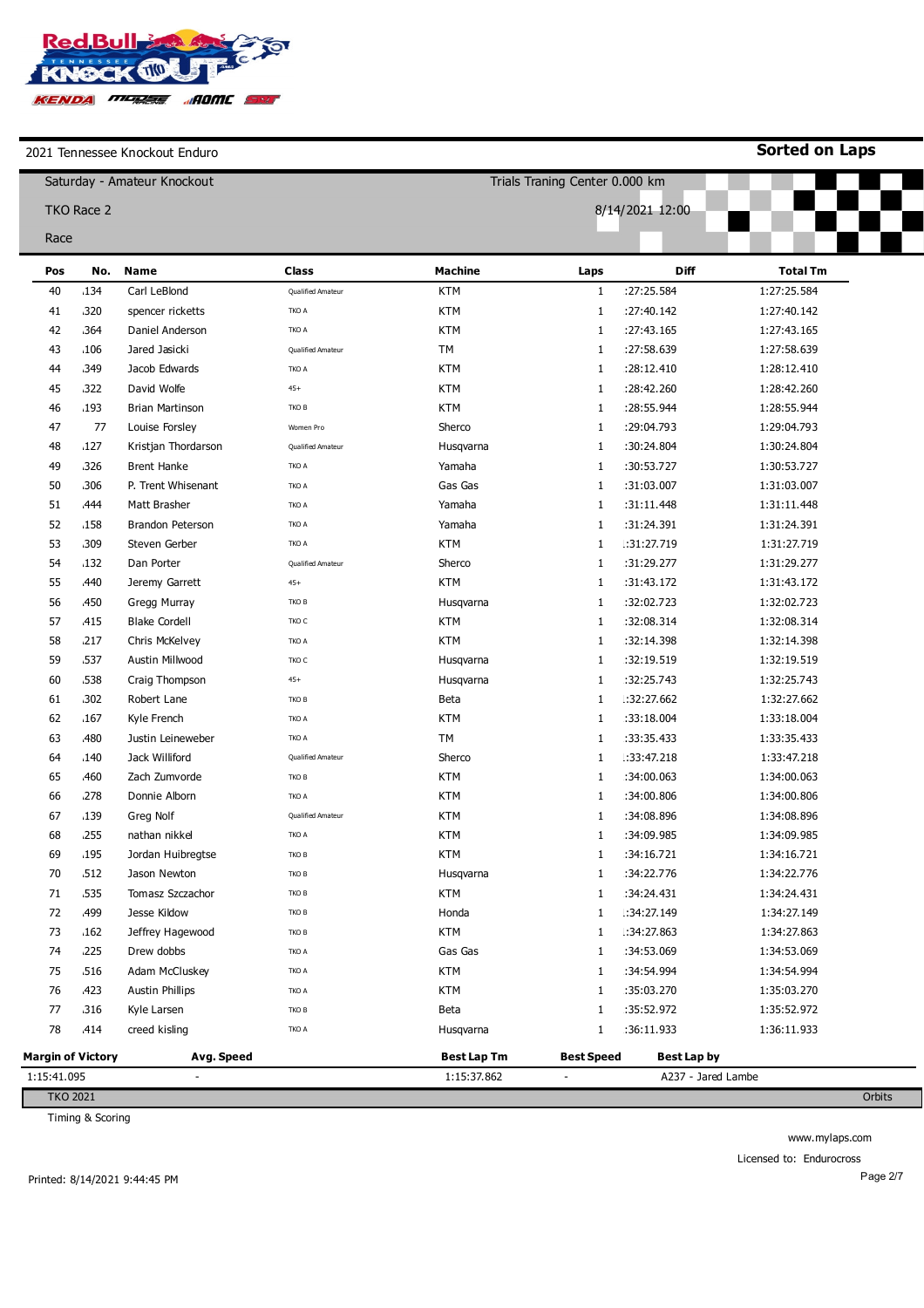

**Sorted on Laps**

|                 |                   | Saturday - Amateur Knockout |                   |                    | Trials Traning Center 0.000 km |                    |                 |        |  |
|-----------------|-------------------|-----------------------------|-------------------|--------------------|--------------------------------|--------------------|-----------------|--------|--|
|                 | TKO Race 2        |                             |                   |                    |                                | 8/14/2021 12:00    |                 |        |  |
|                 |                   |                             |                   |                    |                                |                    |                 |        |  |
| Race            |                   |                             |                   |                    |                                |                    |                 |        |  |
| Pos             | No.               | <b>Name</b>                 | <b>Class</b>      | <b>Machine</b>     | Laps                           | Diff               | <b>Total Tm</b> |        |  |
| 79              | .173              | Frederick Parr              | TKO A             | TM                 | $\mathbf{1}$                   | :36:40.191         | 1:36:40.191     |        |  |
| 80              | .280              | brad caraway                | TKO A             | Husqvarna          | 1                              | :37:15.941         | 1:37:15.941     |        |  |
| 81              | .210              | Alexander Gasparenas        | TKO A             | <b>KTM</b>         | 1                              | .: 37: 37.818      | 1:37:37.818     |        |  |
| 82              | .170              | <b>OWEN HUFNAGEL</b>        | TKO C             | Yamaha             | 1                              | :38:08.428         | 1:38:08.428     |        |  |
| 83              | 388               | <b>Marshall Casale</b>      | TKO B             | <b>KTM</b>         | 1                              | :38:34.197         | 1:38:34.197     |        |  |
| 84              | .133              | Chad Evans                  | Qualified Amateur | <b>KTM</b>         | 1                              | :39:06.228         | 1:39:06.228     |        |  |
| 85              | 534ء              | Jacek Szczachor             | TKO B             | Sherco             | 1                              | :39:23.455         | 1:39:23.455     |        |  |
| 86              | .104              | TAYLOR DUPRAU               | Qualified Amateur | TМ                 | 1                              | :40:20.056         | 1:40:20.056     |        |  |
| 87              | ,292              | <b>CLINTON PHERIGO</b>      | TKO A             | Husqvarna          | 1                              | :40:24.790         | 1:40:24.790     |        |  |
| 88              | .482              | <b>Thad Creasy</b>          | TKO B             | Husqvarna          | 1                              | :41:19.162         | 1:41:19.162     |        |  |
| 89              | .160              | James Disney                | TKO B             | Husqvarna          | 1                              | :41:43.218         | 1:41:43.218     |        |  |
| 90              | 152               | <b>DANIEL MYERS</b>         | TKO A             | <b>KTM</b>         | 1                              | :41:49.983         | 1:41:49.983     |        |  |
| 91              | ,494              | Matt Maas                   | TKO B             | Husqvarna          | 1                              | :42:03.979         | 1:42:03.979     |        |  |
| 92              | .282              | Ezra Ward                   | TKO A             | <b>KTM</b>         | 1                              | :42:57.232         | 1:42:57.232     |        |  |
| 93              | .367              | Braiden Rose                | TKO B             | Husqvarna          | 1                              | :43:10.923         | 1:43:10.923     |        |  |
| 94              | .353              | Myles Saigh                 | TKO A             | <b>KTM</b>         | 1                              | :43:40.013         | 1:43:40.013     |        |  |
| 95              | .441              | Alex Workman                | TKO C             | Husqvarna          | 1                              | :43:54.016         | 1:43:54.016     |        |  |
| 96              | .181              | Justin Lewis                | TKO B             | Husqvarna          | 1                              | :44:02.122         | 1:44:02.122     |        |  |
| 97              | 337               | Gary Barr                   | $45+$             | Husqvarna          | 1                              | .45:27.346         | 1:45:27.346     |        |  |
| 98              | 244ء              | Jonah Cloninger             | TKO B             | Husqvarna          | 1                              | :45:41.082         | 1:45:41.082     |        |  |
| 99              | ,209              | William McClure             | TKO B             | <b>KTM</b>         | 1                              | :46:02.450         | 1:46:02.450     |        |  |
| 100             | .308              | neil durbin                 | TKO B             | Sherco             | 1                              | :46:03.449         | 1:46:03.449     |        |  |
| 101             | 120               | Mitch Johnson               | Qualified Amateur | <b>KTM</b>         | 1                              | :46:47.925         | 1:46:47.925     |        |  |
| 102             | .504              | <b>Trey Robles</b>          | TKO B             | <b>KTM</b>         | 1                              | :46:50.634         | 1:46:50.634     |        |  |
| 103             | .540              | Chris Davis                 | TKO B             | Husqvarna          | 1                              | :47:05.506         | 1:47:05.506     |        |  |
| 104             | ,420              | <b>Brandon Scarbel</b>      | TKO C             | <b>KTM</b>         | 1                              | :47:33.765         | 1:47:33.765     |        |  |
| 105             | .201              | <b>Matthew Adams</b>        | TKO B             | <b>KTM</b>         | 1                              | :47:44.632         | 1:47:44.632     |        |  |
| 106             | .463              | Ian Walker                  | TKO A             | Sherco             | 1                              | :48:15.304         | 1:48:15.304     |        |  |
| 107             | ,249              | PJ Aguirre                  | TKO B             | <b>KTM</b>         | 1                              | :49:21.520         | 1:49:21.520     |        |  |
| 108             | 531،              | Marty Robbins               | TKO B             | <b>KTM</b>         | 1                              | :49:42.681         | 1:49:42.681     |        |  |
| 109             | ,243              | Devin Ferguson              | $45+$             | <b>KTM</b>         | 1                              | :50:28.461         | 1:50:28.461     |        |  |
| 110             | 224               | Jeff Doane                  | TKO B             | Husqvarna          | 1                              | :50:56.739         | 1:50:56.739     |        |  |
| 111             | .263              | Nathan Smith                | TKO B             | <b>KTM</b>         | 1                              | :51:06.308         | 1:51:06.308     |        |  |
| 112             | .389              | Ben Miller                  | $45+$             | Beta               | 1                              | :51:09.119         | 1:51:09.119     |        |  |
| 113             | 228               | Scott Grinwis               | $45+$             | Beta               | 1                              | :52:15.179         | 1:52:15.179     |        |  |
| 114             | 436               | Morgan Boyd                 | TKO B             | Yamaha             | 1                              | :52:23.508         | 1:52:23.508     |        |  |
| 115             | .155              | Dustin Mccallen             | TKO B             | <b>KTM</b>         | 1                              | :52:41.906         | 1:52:41.906     |        |  |
| 116             | ,443              | Cassidy McMahan             | TKO B             | <b>KTM</b>         | 1                              | :52:42.654         | 1:52:42.654     |        |  |
| 117             | 196،              | Logan King                  | TKO A             | Sherco             | 1                              | :52:53.878         | 1:52:53.878     |        |  |
|                 | Margin of Victory | Avg. Speed                  |                   | <b>Best Lap Tm</b> | <b>Best Speed</b>              | Best Lap by        |                 |        |  |
| 1:15:41.095     |                   |                             |                   | 1:15:37.862        |                                | A237 - Jared Lambe |                 |        |  |
| <b>TKO 2021</b> |                   |                             |                   |                    |                                |                    |                 | Orbits |  |

TKO 2021

Timing & Scoring

www.mylaps.com Licensed to: Endurocross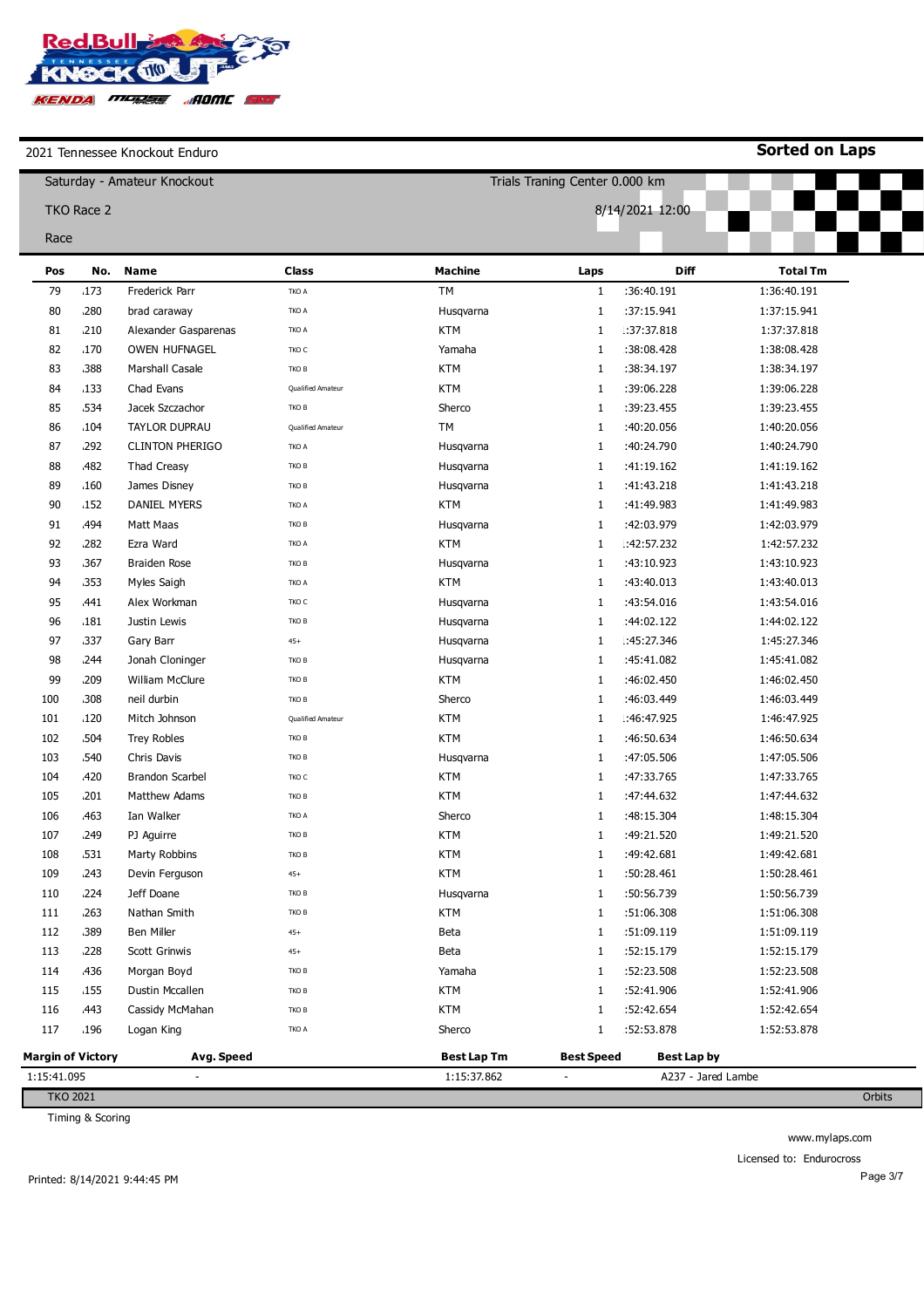

**Sorted on Laps**

|                          | Trials Traning Center 0.000 km<br>Saturday - Amateur Knockout |                       |                   |                    |                   |                    |                 |  |
|--------------------------|---------------------------------------------------------------|-----------------------|-------------------|--------------------|-------------------|--------------------|-----------------|--|
|                          | TKO Race 2                                                    | 8/14/2021 12:00       |                   |                    |                   |                    |                 |  |
| Race                     |                                                               |                       |                   |                    |                   |                    |                 |  |
| Pos                      | No.                                                           | <b>Name</b>           | <b>Class</b>      | <b>Machine</b>     | Laps              | Diff               | <b>Total Tm</b> |  |
| 118                      | .168                                                          | <b>Bradley Polley</b> | TKO B             | <b>KTM</b>         | $\mathbf{1}$      | :52:59.719         | 1:52:59.719     |  |
| 119                      | .174                                                          | <b>Bradly Gray</b>    | TKO A             | Honda              | 1                 | :53:19.879         | 1:53:19.879     |  |
| 120                      | .223                                                          | Clayton Millsap       | TKO A             | Husqvarna          | $\mathbf{1}$      | :53:23.487         | 1:53:23.487     |  |
| 121                      | .206                                                          | cody Bollinger        | TKO C             | Husqvarna          | $\mathbf{1}$      | :53:29.408         | 1:53:29.408     |  |
| 122                      | .360                                                          | Jorge Hazoury         | TKO B             | <b>KTM</b>         | $\mathbf{1}$      | :53:46.473         | 1:53:46.473     |  |
| 123                      | .163                                                          | Nathan Glinski        | TKO B             | Beta               | $\mathbf{1}$      | :54:48.676         | 1:54:48.676     |  |
| 124                      | 510                                                           | <b>Steve Thaxton</b>  | $45+$             | <b>KTM</b>         | $\mathbf{1}$      | :55:32.760         | 1:55:32.760     |  |
| 125                      | ,457                                                          | Darin Hutchison       | TKO B             | Husqvarna          | $\mathbf{1}$      | :55:51.837         | 1:55:51.837     |  |
| 126                      | 138                                                           | Evan Gorczynski       | Qualified Amateur | Beta               | $\mathbf{1}$      | :56:19.470         | 1:56:19.470     |  |
| 127                      | 530                                                           | Dillon Fleming        | TKO A             | Honda              | 1                 | :57:18.532         | 1:57:18.532     |  |
| 128                      | 235،                                                          | zach wilkinson        | TKO C             | <b>KTM</b>         | $\mathbf{1}$      | :57:35.075         | 1:57:35.075     |  |
| 129                      | .266                                                          | Michael Corning       | TKO A             | <b>KTM</b>         | $\mathbf{1}$      | :57:52.795         | 1:57:52.795     |  |
| 130                      | .184                                                          | Zachary Polley        | TKO B             | KTM                | $\mathbf{1}$      | :57:54.078         | 1:57:54.078     |  |
| 131                      | .485                                                          | <b>Tyler Anderson</b> | TKO C             | <b>KTM</b>         | $\mathbf{1}$      | :58:10.225         | 1:58:10.225     |  |
| 132                      | ,498                                                          | cody stewart          | TKO B             | <b>KTM</b>         | $\mathbf{1}$      | :58:43.767         | 1:58:43.767     |  |
| 133                      | .464                                                          | Austin Lasure         | TKO A             | <b>KTM</b>         | $\mathbf{1}$      | :59:25.407         | 1:59:25.407     |  |
| 134                      | ,479                                                          | <b>Grant McCoy</b>    | TKO C             | <b>KTM</b>         | $\mathbf{1}$      | :01:00.464         | 2:01:00.464     |  |
| 135                      | 199                                                           | Garrett Adkins        | TKO C             | KTM                | $\mathbf{1}$      | :01:02.184         | 2:01:02.184     |  |
| 136                      | .301                                                          | Christopher Snidle    | TKO B             | KTM                | 1                 | :02:32.406         | 2:02:32.406     |  |
| 137                      | .259                                                          | Jim Roberts           | TKO C             | <b>KTM</b>         | $\mathbf{1}$      | :04:28.339         | 2:04:28.339     |  |
| 138                      | .554                                                          | Zachary Brown         | TKO B             |                    | $\mathbf{1}$      | 2.04:37.215        | 2:04:37.215     |  |
| 139                      | .126                                                          | Adam Miszta           | Qualified Amateur | <b>KDX</b>         | $\mathbf{1}$      | :04:59.113         | 2:04:59.113     |  |
| 140                      | 520                                                           | Ryan McClellan        | TKO B             | <b>KTM</b>         | 1                 | :11:15.655         | 2:11:15.655     |  |
| 141                      | <b>477</b>                                                    | James Bevilacqua      | TKO C             | <b>KTM</b>         | $\mathbf{1}$      | :11:29.037         | 2:11:29.037     |  |
| 142                      | 007                                                           | Georgia Eversole      | Women Pro         | KEM                | 1                 | :13:34.559         | 2:13:34.559     |  |
| 143                      | 422                                                           | Nick Bryant           | TKO B             | Other              | 1                 | :16:53.221         | 2:16:53.221     |  |
| 144                      | .395                                                          | Eric Redding          | TKO C             | Husqvarna          | $\mathbf{1}$      |                    | 0.000           |  |
| 145                      | .310                                                          | Zachary Stacy         | TKO C             | <b>KTM</b>         | 1                 |                    | 0.000           |  |
| 146                      | .394                                                          | Omar Velasco          | TKO B             | <b>KTM</b>         | $\mathbf{1}$      |                    | 0.000           |  |
| 147                      | 279                                                           | KEITH KUEHNHOLD       | $45+$             | <b>KTM</b>         |                   |                    | 0.000           |  |
| 148                      | 536،                                                          | Randy Bailey          | $45+$             |                    | 1                 |                    | 0.000           |  |
| 149                      | .417                                                          | Gregory Alexander     | TKO B             | Beta               | 1                 |                    | 0.000           |  |
| 150                      | ,496                                                          | stacy stewart         | $45+$             | <b>KTM</b>         | 1                 |                    | 0.000           |  |
| 151                      | 356،                                                          | <b>Wallace Mullis</b> | $45+$             | Yamaha             | 1                 |                    | 0.000           |  |
| 152                      | .251                                                          | Christopher Wagner    | TKO B             | <b>KTM</b>         | 1                 |                    | 0.000           |  |
| 153                      | <b>454</b>                                                    | Ian Paige             | TKO B             | Yamaha             | 1                 |                    | 0.000           |  |
| 154                      | .421                                                          | Tanner Jones          | TKO C             | Beta               | 1                 |                    | 0.000           |  |
| 155                      | .469                                                          | Joe McKee             | TKO A             | KTM                | 1                 |                    | 0.000           |  |
| 156                      | ,406                                                          | Brennan Williams      | TKO B             | KTM                | 1                 |                    | 0.000           |  |
| <b>Margin of Victory</b> |                                                               | Avg. Speed            |                   | <b>Best Lap Tm</b> | <b>Best Speed</b> | <b>Best Lap by</b> |                 |  |
| 1:15:41.095              |                                                               |                       |                   | 1:15:37.862        |                   | A237 - Jared Lambe |                 |  |
| <b>TKO 2021</b>          |                                                               |                       |                   |                    |                   |                    |                 |  |

Timing & Scoring

www.mylaps.com

Licensed to: Endurocross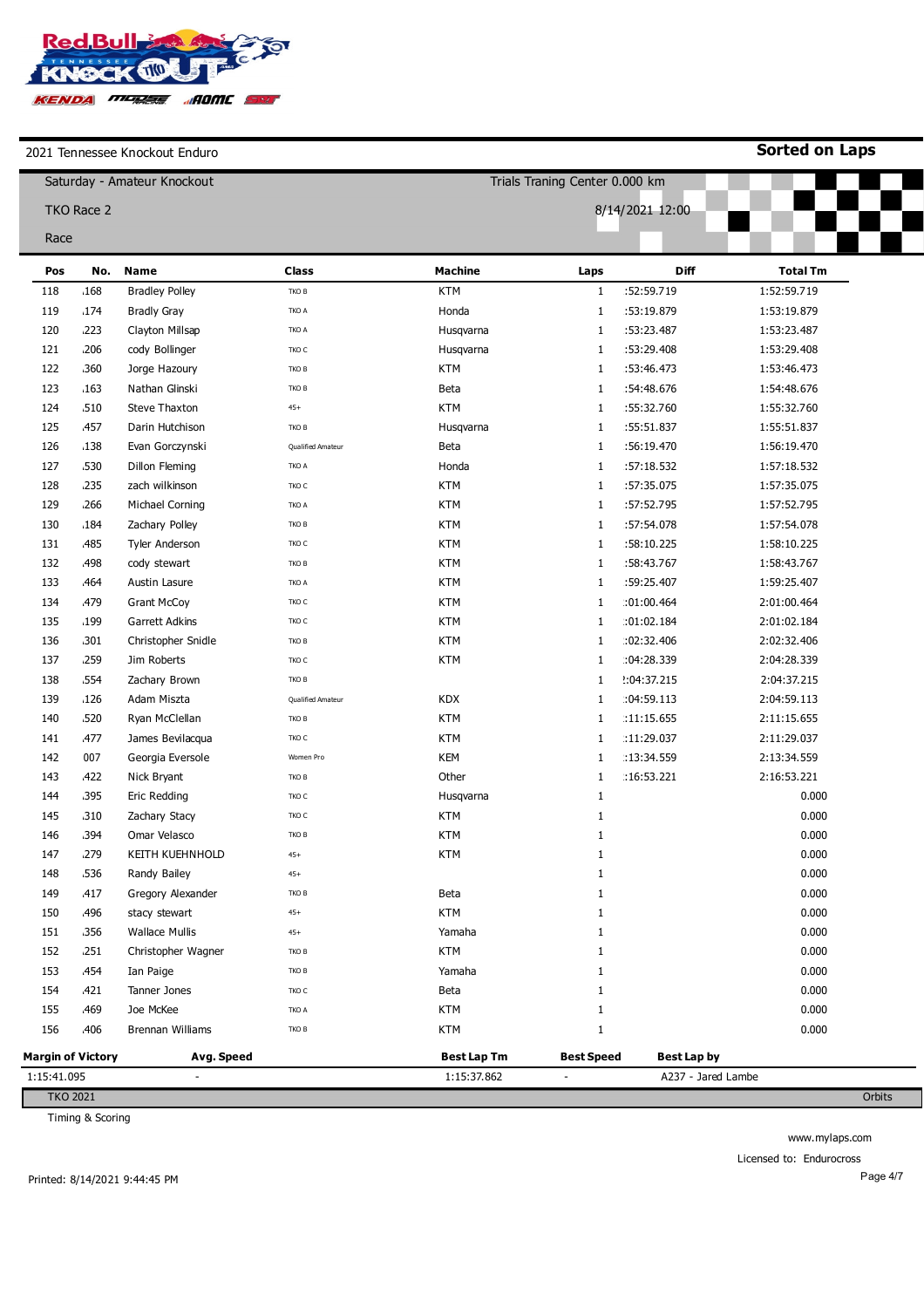

**Sorted on Laps**

| ZUZI TEHIRSSEE NHUCKUUL LHUUHU |                          |                             |              |                    |                                |                    |                 |  |  |
|--------------------------------|--------------------------|-----------------------------|--------------|--------------------|--------------------------------|--------------------|-----------------|--|--|
|                                |                          | Saturday - Amateur Knockout |              |                    | Trials Traning Center 0.000 km |                    |                 |  |  |
|                                | TKO Race 2               |                             |              |                    | 8/14/2021 12:00                |                    |                 |  |  |
| Race                           |                          |                             |              |                    |                                |                    |                 |  |  |
|                                |                          |                             |              |                    |                                |                    |                 |  |  |
| Pos                            | No.                      | <b>Name</b>                 | <b>Class</b> | <b>Machine</b>     | Laps                           | <b>Diff</b>        | <b>Total Tm</b> |  |  |
| 157                            | 250                      | Justin Bowling              | TKO B        | <b>KTM</b>         | $\mathbf{1}$                   |                    | 0.000           |  |  |
| 158                            | .434                     | bryce barsnick              | TKO B        | Husqvarna          | $\mathbf{1}$                   |                    | 0.000           |  |  |
| 159                            | 507                      | Rob Wise                    | TKO A        | Sherco             | $\mathbf{1}$                   |                    | 0.000           |  |  |
| 160                            | 226                      | Ian Troublefield            | TKO B        | Husqvarna          | $\mathbf{1}$                   |                    | 0.000           |  |  |
| 161                            | 233                      | Nathan Nickerson            | TKO B        | Sherco             | $\mathbf{1}$                   |                    | 0.000           |  |  |
| 162                            | 350                      | Ty Kelley                   | TKO A        | Honda              |                                | 1 Lap              | 0.000           |  |  |
| 163                            | 272                      | John Tunnell                | TKO C        | <b>KTM</b>         |                                | 1 Lap              | 0.000           |  |  |
| 164                            | .327                     | <b>KORY HENDERSON</b>       | TKO B        | Husqvarna          |                                | 1 Lap              | 0.000           |  |  |
| 165                            | .231                     | Wes Kelley                  | $45+$        | Other              |                                | 1 Lap              | 0.000           |  |  |
| 166                            | .151                     | <b>Steve Elrick</b>         | $45+$        | <b>KTM</b>         |                                | 1 Lap              | 0.000           |  |  |
| 167                            | .185                     | michael zegar               | TKO B        | <b>KTM</b>         |                                | 1 Lap              | 0.000           |  |  |
| 168                            | 229                      | Cory Shaffer                | TKO B        | Yamaha             |                                | 1 Lap              | 0.000           |  |  |
| 169                            | .230                     | Derick Cleary               | TKO C        | <b>KTM</b>         |                                | 1 Lap              | 0.000           |  |  |
| 170                            | .190                     | Ambrose Kalasky             | TKO B        | Yamaha             |                                | 1 Lap              | 0.000           |  |  |
| 171                            | 221                      | <b>MARCUS SLADE</b>         | TKO B        | Husqvarna          |                                | 1 Lap              | 0.000           |  |  |
| 172                            | .153                     | Kevin Puls                  | TKO A        | <b>KTM</b>         |                                | 1 Lap              | 0.000           |  |  |
| 173                            | .476                     | Kale Kincaid                | TKO B        | Beta               |                                | 1 Lap              | 0.000           |  |  |
| 174                            | 521                      | David Parsons               | TKO C        | <b>KTM</b>         |                                | 1 Lap              | 0.000           |  |  |
| 175                            | .426                     | Joe Anderson                | TKO C        | <b>KTM</b>         |                                | 1 Lap              | 0.000           |  |  |
| 176                            | .182                     | <b>Brandon Combs</b>        | $45+$        | <b>TM</b>          |                                | 1 Lap              | 0.000           |  |  |
| 177                            | .341                     | Scott Metheny               | $45+$        | Yamaha             |                                | 1 Lap              | 0.000           |  |  |
| 178                            | 317                      | Christopher Kindberg        | TKO B        | Husqvarna          |                                | 1 Lap              | 0.000           |  |  |
| 179                            | .524                     | <b>Tyler Dawson</b>         | TKO B        | Husqvarna          |                                | 1 Lap              | 0.000           |  |  |
| 180                            | -??-                     | $-7696229 -$                |              |                    |                                | 1 Lap              | 0.000           |  |  |
| 181                            | .483                     | Michael Manuel              | TKO A        | Husqvarna          |                                | 1 Lap              | 0.000           |  |  |
| 182                            | .361                     | Jon Johnson                 | $45+$        | Beta               |                                | 1 Lap              | 0.000           |  |  |
| 183                            | .553                     | <b>Blake Ricketts</b>       | TKO A        | Honda              |                                | 1 Lap              | 0.000           |  |  |
| 184                            | 220                      | <b>Brandon Smith</b>        | TKO C        | <b>KTM</b>         |                                | 1 Lap              | 0.000           |  |  |
| 185                            | ,273                     | austin Danhauer             | TKO A        | Yamaha             |                                | 1 Lap              | 0.000           |  |  |
| 186                            | 169                      | Jason Halmo                 | TKO C        | <b>KTM</b>         |                                | 1 Lap              | 0.000           |  |  |
| 187                            | 212                      | Nick Townsend               | TKO C        | Husqvarna          |                                | 1 Lap              | 0.000           |  |  |
| 188                            | .400                     | Joel Broad                  | TKO C        | Beta               |                                | 1 Lap              | 0.000           |  |  |
| 189                            | 274                      | Joshua Huffman              | TKO A        | Husqvarna          |                                | 1 Lap              | 0.000           |  |  |
| 190                            | .340                     | Jeffery Flinn               | $45+$        | <b>KTM</b>         |                                | 1 Lap              | 0.000           |  |  |
| 191                            | .407                     | <b>Brett Huizer</b>         | TKO B        | Husqvarna          |                                | 1 Lap              | 0.000           |  |  |
| 192                            | .445                     | Ralph fuller                | $45+$        | <b>KTM</b>         |                                | 1 Lap              | 0.000           |  |  |
| 193                            | ,294                     | Alex Bindas                 | TKO C        | Yamaha             |                                | 1 Lap              | 0.000           |  |  |
| 194                            | .430                     | John Ebinger                | TKO C        | <b>KTM</b>         |                                | 1 Lap              | 0.000           |  |  |
| 195                            | .178                     | Andrew Happel               | $45+$        | <b>KTM</b>         |                                | 1 Lap              | 0.000           |  |  |
|                                |                          |                             |              |                    |                                |                    |                 |  |  |
|                                | <b>Margin of Victory</b> | Avg. Speed                  |              | <b>Best Lap Tm</b> | <b>Best Speed</b>              | <b>Best Lap by</b> |                 |  |  |
| 1:15:41.095                    |                          | $\overline{a}$              |              | 1:15:37.862        | $\overline{\phantom{a}}$       | A237 - Jared Lambe |                 |  |  |

Timing & Scoring

www.mylaps.com

Licensed to: Endurocross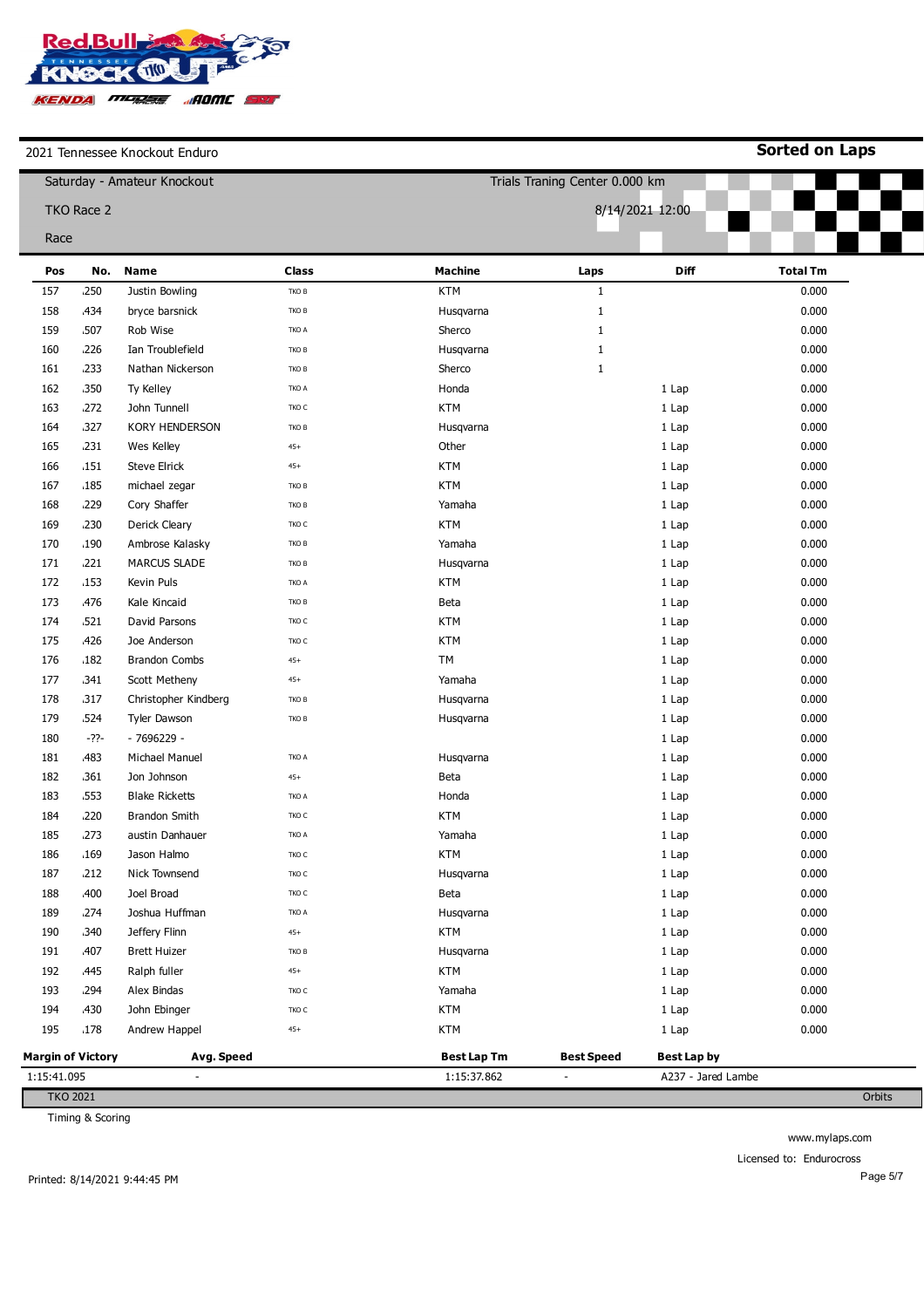

**Sorted on Laps**

| 2021 TCHINGSSCC INTOCKOUL ETIQUI O<br>Saturday - Amateur Knockout |                          |                          |                   |                    |                                |                    |                 |  |  |
|-------------------------------------------------------------------|--------------------------|--------------------------|-------------------|--------------------|--------------------------------|--------------------|-----------------|--|--|
|                                                                   |                          |                          |                   |                    | Trials Traning Center 0.000 km |                    |                 |  |  |
|                                                                   | TKO Race 2               |                          |                   |                    |                                | 8/14/2021 12:00    |                 |  |  |
| Race                                                              |                          |                          |                   |                    |                                |                    |                 |  |  |
| Pos                                                               | No.                      | <b>Name</b>              | <b>Class</b>      | <b>Machine</b>     | Laps                           | Diff               | <b>Total Tm</b> |  |  |
| 196                                                               | 513                      | Jacob Layne              | ${\tt TKO}$ B     | Yamaha             |                                | 1 Lap              | 0.000           |  |  |
| 197                                                               | .381                     | Tom Sawyer               | TKO C             | <b>KTM</b>         |                                | 1 Lap              | 0.000           |  |  |
| 198                                                               | .262                     | Kelly Rickgauer          | $45+$             | Husqvarna          |                                | 1 Lap              | 0.000           |  |  |
| 199                                                               | 431                      | Jerry Melick             | $45+$             | Beta               |                                | 1 Lap              | 0.000           |  |  |
| 200                                                               | ,442                     | <b>Brian McGinity</b>    | TKO B             | <b>KTM</b>         |                                | 1 Lap              | 0.000           |  |  |
| 201                                                               | 315                      | Nicholas Bryan           | TKO B             | KTM                |                                | 1 Lap              | 0.000           |  |  |
| 202                                                               | .446                     | Jacob Anderson           | ${\tt TKO}$ B     | <b>KTM</b>         |                                | 1 Lap              | 0.000           |  |  |
| 203                                                               | $-22-$                   | - 9601393 -              |                   |                    |                                |                    |                 |  |  |
| 204                                                               | -??-                     | $-3116664 -$             |                   |                    |                                |                    |                 |  |  |
| 205                                                               | $-22-$                   | $-9265060 -$             |                   |                    |                                |                    |                 |  |  |
| 206                                                               | .355                     | <b>Brad Voellinger</b>   | $45+$             | Beta               |                                |                    |                 |  |  |
| 207                                                               | -??-                     | - 4741096 -              |                   |                    |                                |                    |                 |  |  |
| 208                                                               | -??-                     | - 3694632 -              |                   |                    |                                |                    |                 |  |  |
| 209                                                               | .108                     | Mike Mcginnis            | Qualified Amateur | <b>KTM</b>         |                                |                    |                 |  |  |
| 210                                                               | .131                     | Chance Baker             | Qualified Amateur | Sherco             |                                |                    |                 |  |  |
| 211                                                               | .150                     | Aaron Snyder             | $45+$             | <b>KTM</b>         |                                |                    |                 |  |  |
| 212                                                               | 336                      | Josh Howard              | TKO C             | Husqvarna          |                                |                    |                 |  |  |
| 213                                                               | 179                      | Christopher Evans        | TKO B             | Husqvarna          |                                |                    |                 |  |  |
| 214                                                               | 311                      | Jacob Schrecengost       | ${\tt TKO}$ B     | <b>KTM</b>         |                                |                    |                 |  |  |
| 215                                                               | 159                      | Joey Guzzo               | TKO A             | Husqvarna          |                                |                    |                 |  |  |
| 216                                                               | .380                     | leroy shook              | $45+$             | <b>KTM</b>         |                                |                    |                 |  |  |
| 217                                                               | 399                      | Darrick Russell          | $45+$             | <b>KTM</b>         |                                |                    |                 |  |  |
| 218                                                               | .363                     | Erek Kudla               | TKO A             | <b>KTM</b>         |                                |                    |                 |  |  |
| 219                                                               | .313                     | brock Harrison           | $TKOC$            | Husqvarna          |                                |                    |                 |  |  |
| 220                                                               | .260                     | Isaac Edwards            | $TKOC$            | Sherco             |                                |                    |                 |  |  |
| 221                                                               | 378                      | Wade Jacobson            | TKO B             | Yamaha             |                                |                    |                 |  |  |
| 222                                                               | 354                      | james blackburn          | $45+$             | <b>HUS</b>         |                                |                    |                 |  |  |
| 223                                                               | .461                     | Alexander Badilla        | TKO B             | Other              |                                |                    |                 |  |  |
| 224                                                               | .377                     | Daren Deilo              | TKO B             | Husqvarna          |                                |                    |                 |  |  |
| 225                                                               | 298                      | Owen Conner              | тко в             |                    |                                |                    |                 |  |  |
| 226                                                               | .165                     | Brian Hinchman           | $45+$             | KTM                |                                |                    |                 |  |  |
| 227                                                               | <b>478</b>               | Jay McCoy                | $45+$             | KTM                |                                |                    |                 |  |  |
| 228                                                               | 275                      | Eric Siebert             | TKO B             | <b>KTM</b>         |                                |                    |                 |  |  |
| 229                                                               | ,299                     | Jason Wilson             | TKO B             | Husqvarna          |                                |                    |                 |  |  |
| 230                                                               | ,484                     | Jerry Miller             | TKO C             | <b>KTM</b>         |                                |                    |                 |  |  |
| 231                                                               | <b>452</b>               | Travis Hansaker          | $45+$             | Beta               |                                |                    |                 |  |  |
| 232                                                               | 374                      | ALLEN MARSHALL           | $45+$             | Other              |                                |                    |                 |  |  |
| 233                                                               | 539                      | Patrick Meade            | TKO C             | KTM                |                                |                    |                 |  |  |
| 234                                                               | .505                     | Evan Guthrie             | $TKOC$            | <b>Beta</b>        |                                |                    |                 |  |  |
|                                                                   | <b>Margin of Victory</b> | Avg. Speed               |                   | <b>Best Lap Tm</b> | <b>Best Speed</b>              | <b>Best Lap by</b> |                 |  |  |
| 1:15:41.095                                                       |                          | $\overline{\phantom{a}}$ |                   | 1:15:37.862        | $\blacksquare$                 | A237 - Jared Lambe |                 |  |  |
| <b>TKO 2021</b>                                                   |                          |                          |                   |                    |                                |                    | Orbits          |  |  |

Timing & Scoring

www.mylaps.com

Licensed to: Endurocross